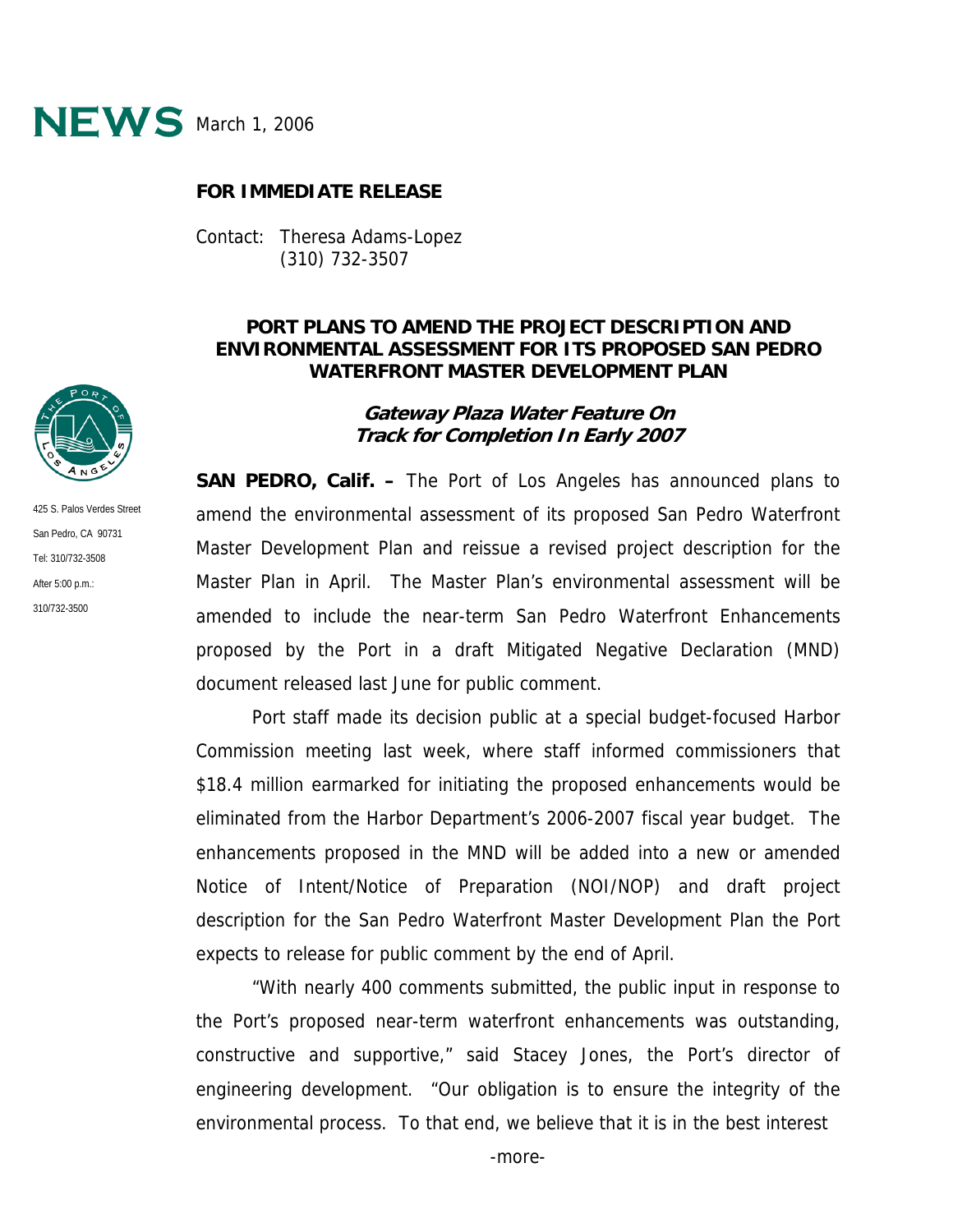## **Amended Master Development Plan 2-2-2**

of the Port and all stakeholders to add the proposed waterfront enhancement projects into the environmental assessment for the San Pedro Waterfront Master Development Plan."

"This decision makes for a stronger assessment under CEQA [California Environmental Quality Act], and it provides another opportunity for the Port to engage stakeholders for input on an exciting project that will transform the San Pedro waterfront," said Port Commissioner Jerilyn López Mendoza. "On those merits alone, I think it's the best approach for ultimately arriving at the most comprehensive project assessment; so I support it."

Most of the Port's proposed Waterfront Enhancements outlined in the **[MND](http://www.portoflosangeles.org/environment_pn.htm#Waterfront)** were measures to make the waterfront more inviting and pedestrian-friendly. The MND also called for park space along the waterfront and additional parking spaces on  $22^{nd}$  Street to accommodate the needs of local businesses and Cabrillo Marina tenants.

Staff anticipates the environmental review process for the 400-acre San Pedro Waterfront Master Development Plan -- a 30-year vision for the waterfront in San Pedro -- will be completed in the second half of 2007. The Port's proposed San Pedro Waterfront Master Development Plan is the result of a multi-year planning process that involved input from hundreds of local stakeholders, world-class design team Ehrenkrantz Eckstut & Kuhn (EE&K) Architects/Gafcon, and Port staff. Alternative higher density and lower density plans are also being studied as part of the Environmental Impact Report/Environmental Impact Statement (EIR/EIS) project analysis.

Plans call for an early 2007 completion of the Gateway Plaza fountain feature previously approved under the Waterfront Gateway Development Project. New public restrooms also will be installed along the existing promenade. Welcoming motorists to the waterfront as they exit off I-110 at Harbor Boulevard, the Gateway Plaza includes a major signature water feature at the entryway of the World Cruise Center and an interactive water feature at the 2nd Street junction of the Harbor Boulevard Parkway pedestrian promenade that opened in October 2005.

-more-